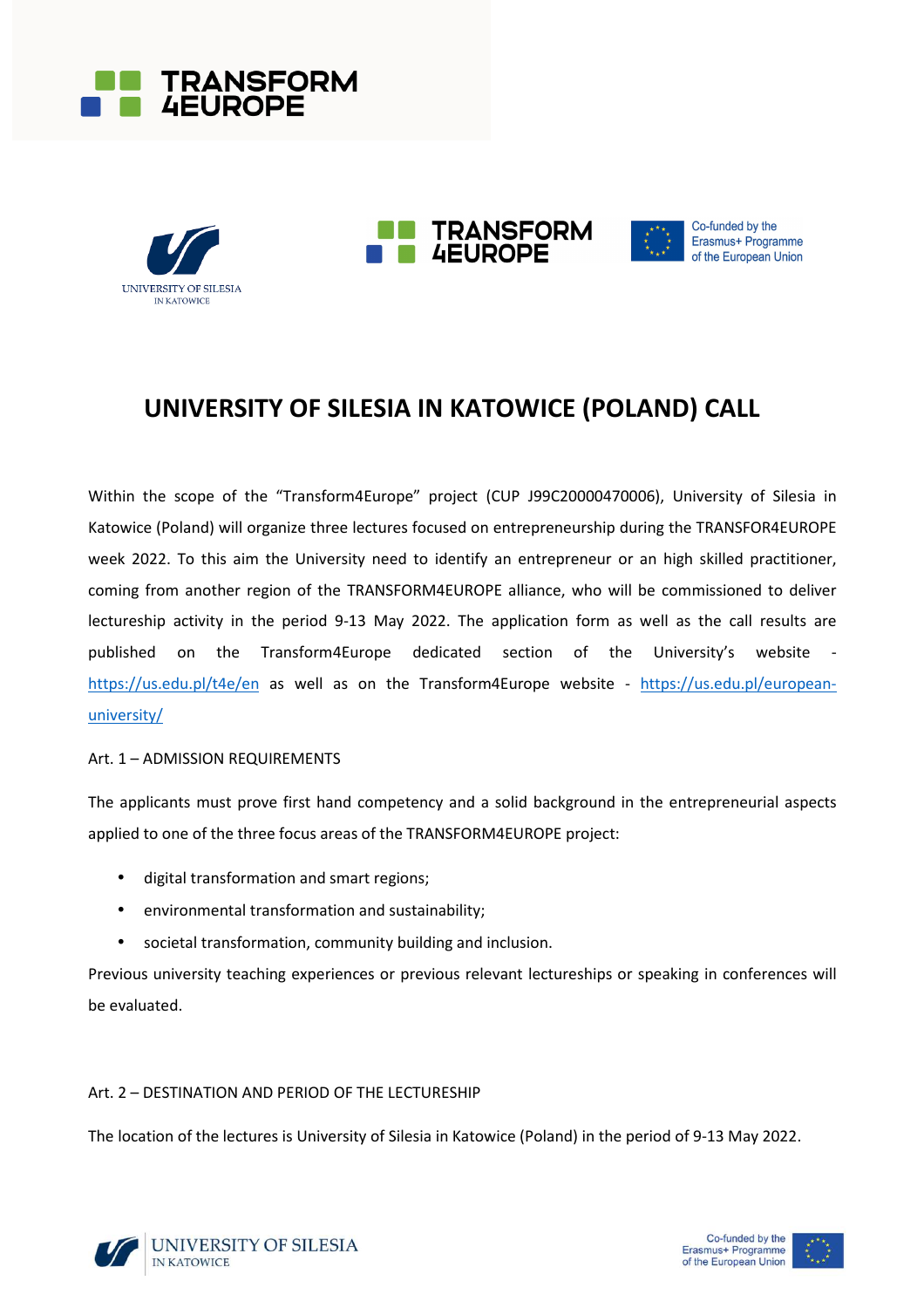

#### Art. 3 - ACTIVITY TO BE PERFORMED IN MOBILITY

Within the scope of the TRANSFORM4EUROPE project, the lecturer will visit University of Silesia in Katowice and hold three lectures in English language. The lectures, listed in an order that timewise might be changed, will be dedicated to the following audiences and with the following features:

- **- workshop for students** (specific lecture in a university place with a particular attention to the doctoral students): 1 hour (plus ½ hour Q&A) lecture underlining the fundamentals of start up creation, of soft skills, of creativity required to face the new market challenges;
- **- teaching staff** (academic lecture in a university place): 1 hour (plus ½ hour Q&A) lecture underlining the fundamentals of the student entrepreneurship, of teaching competencies in new technologies, in cross sectorialization of the innovative solutions, in requirements of education to match the labour market;
- **- citizens** (general lecture in a city place): 1 hour (plus ½ hour Q&A) lecture underlining the fundamentals of both markets (hosting region and coming region), differences and similarities to find eventual collaboration paths e. g. related to the current trends in the labour market, impact of COVID-19, tackling contemporary challenges of socio-economic development in the regions and local communities.

#### Art. 4 – FUNDING OF THE ACTIVITY

University of Silesia in Katowice (Poland) will cover travel, accommodation and subsistence costs and will grant the remuneration of 2500€.

#### Art. 5 - EQUAL OPPORTUNITIES

The University ensures equal opportunities, treatment and access to all candidates regardless of their sex, race, colour, ethnic or social origin, genetic features, language, religion or belief, political or any other opinion, membership of a national minority, property, birth, disability, age or sexual orientation.

#### Art. 6 – SUBMISSION OF APPLICATIONS

The applicants will submit their application by e-mail within the deadline of April  $11<sup>th</sup>$  to the address (transform4europe@us.edu.pl) using the application form available on Transform4Europe website https://us.edu.pl/european-university/ and in Transform4Europe dedicated section of the University's website - https://us.edu.pl/t4e/en. In attachment to the application form, the following document must be provided:





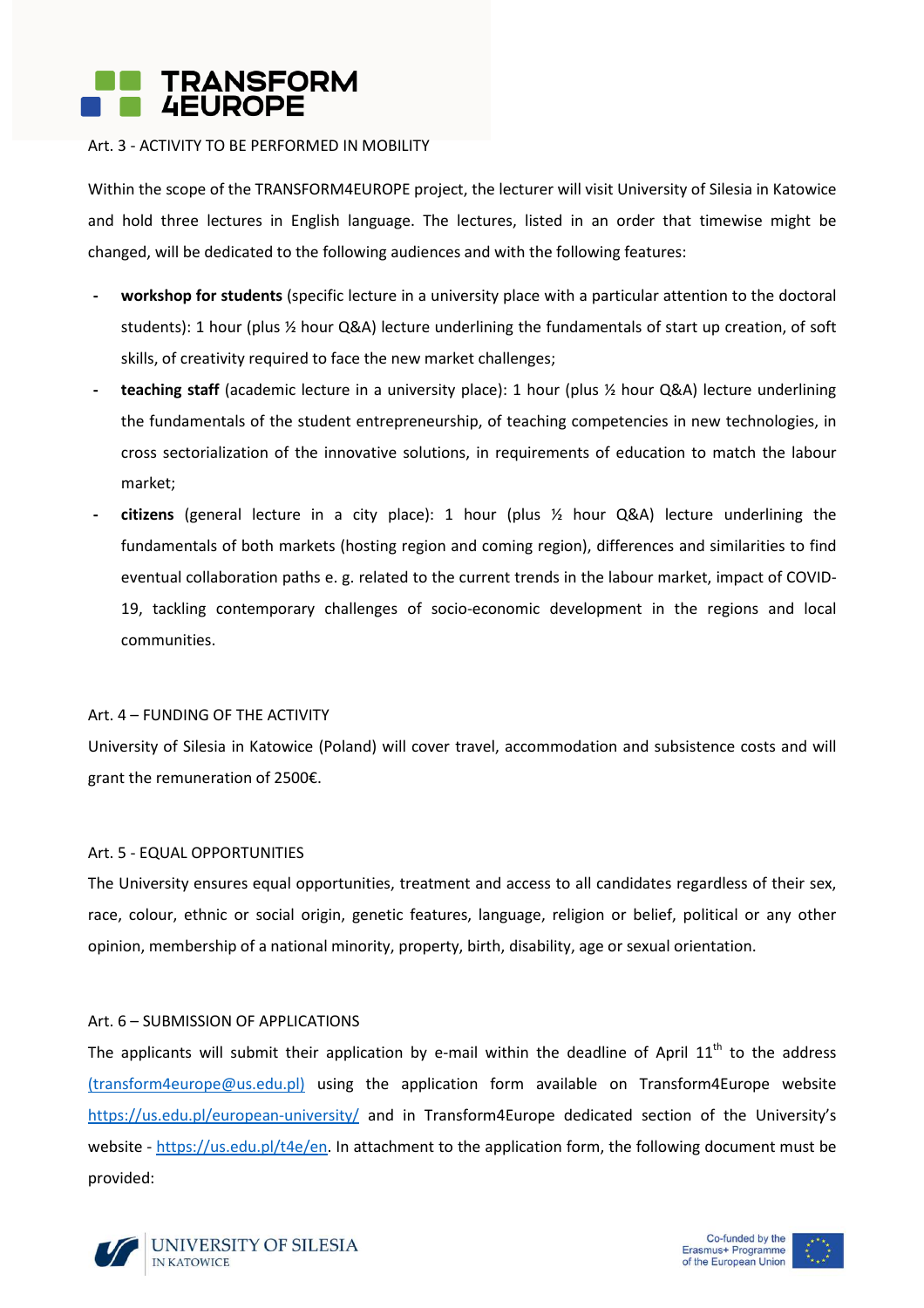

curriculum vitae;

### Art. 7 – SELECTION AND EVALUATION CRITERIA

The applications will be examined by an Evaluation Panel appointed by the Rector and composed by three representatives: one professor of University of Silesia in Katowice expert in entrepreneurship, one student identified among the students ambassadors of the University, and one representative of the stakeholders identified among the stakeholders list of the University itself. This Committee will gather physically or virtually and will produce a ranking based on evaluation of the curriculum vitae.

All applicants needs to have:

- Citizenship from another region of the TRANSFORM4EUROPE alliance than the University Silesia in Katowice;
- Demonstrated experience in the fields of digital digital transformation, sustainability or societal challenges.
- Excellent communication and networking skills;
- Fluent English speaking.

The evaluation of the applications will assess the previous experience in the subject identified for the lectures and also previous experiences as conference speaker, lecturer or teacher (at university level).

The Evaluation Committee will rank all the submitted proposals and will finalize a short list of ther best 5 candidates from which to judge the winner with an brief interview (using a streaming platform).

The maximum evaluation will be 30 points subdivided in three areas:

- 1. maximum 15 points for the demonstrated experience in one of the fields requested;
- 2. maximum 10 points for the demonstrated skills, previous experiences in speaker, lecturer or teacher;
- 3. maximum 5 points for the interview.

#### Art. 8 – DUTIES OF THE LECTURER

Within 7 working days from the date of publication of the ranking, the selected candidate must confirm to (transform4europe@us.edu.pl) the acceptance of the mobility indicating in the e-mail subject "Transform4Europe mobility acceptance". In case of missing confirmation, the candidate will be excluded and the place will be taken by the candidate following in ranking.



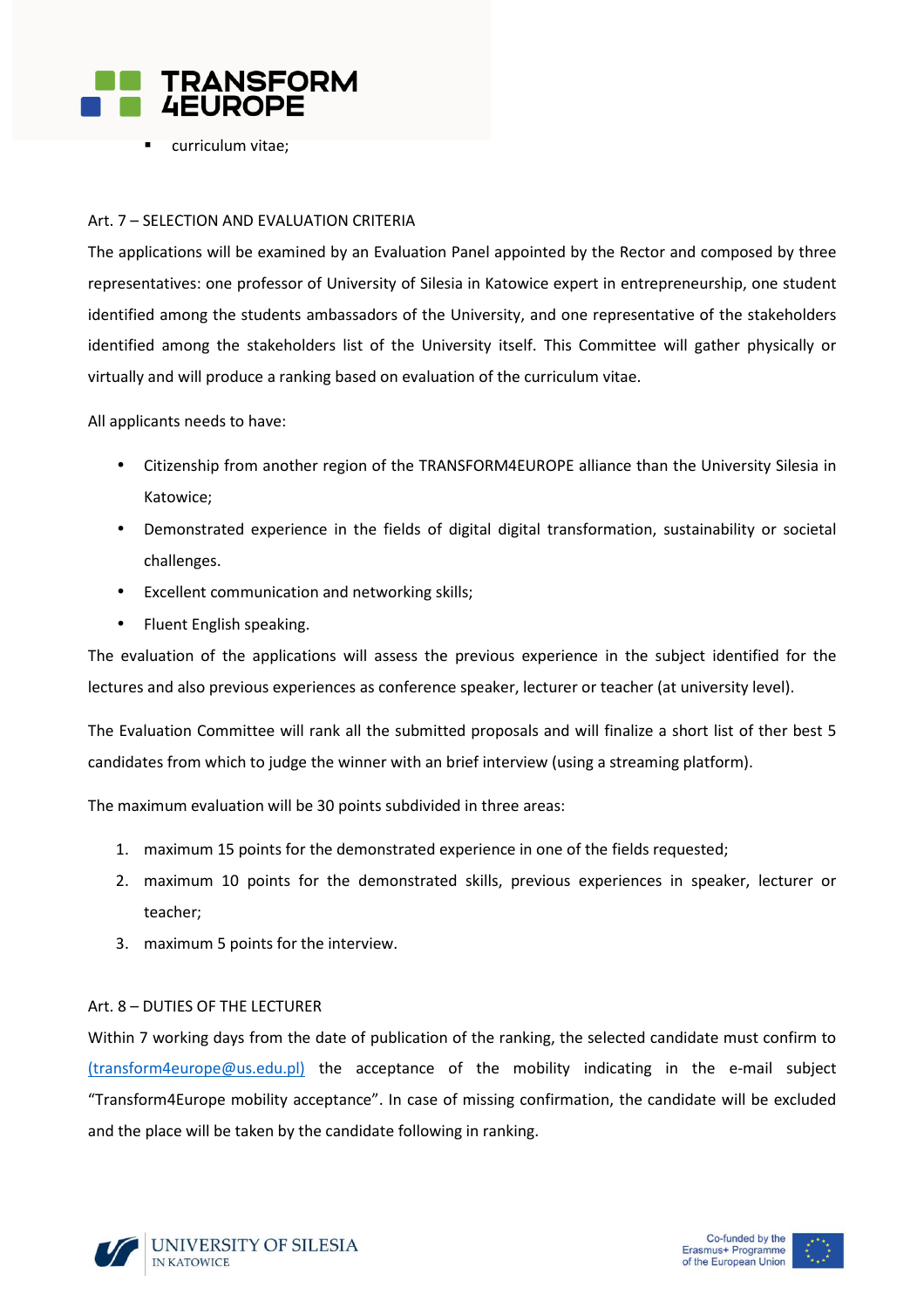

The lecturer must provide personal data needed to fill in the documents connected with the employment, to the Transform4Europe Office. Based on the data a *Work Contract* for the execution of the three lectures will be concluded and signed along with taxpayer's information (acc. to template IFT-1).

The travel arrangements will be made by the University of Silesia in communication with the lecturer. Two options are available:

1. plane tickets and hotel will be booked and paid directly by the University (preferred option)

2. University will reimburse to the lecturer a cost of a plane ticket (economy class) and a hotel on the basis of original invoices submitted after the travel. After the travel, the lecturer must issue an Invoice for Work Contract according to the template provided and submit all expenses' documents in original (in case of reimbursement of expenses), in compliance with the rules prescribed by the International Mobility Settlement Office.

| <b>APPLICATION FORM FOR</b>                                                   |                  |  |
|-------------------------------------------------------------------------------|------------------|--|
| <b>INTERNATIONAL VISITING LECTURESHIP FOR ENTREPRENEURS AND PRACTITIONERS</b> |                  |  |
| <b>GENERAL INFORMATIONS</b>                                                   |                  |  |
|                                                                               |                  |  |
| Date of birth: $//$                                                           |                  |  |
|                                                                               |                  |  |
|                                                                               |                  |  |
| Address:                                                                      |                  |  |
|                                                                               | (Street Address) |  |
|                                                                               |                  |  |
| (Postal/Zip Code)                                                             |                  |  |
|                                                                               |                  |  |
| <b>CONTACTS</b>                                                               |                  |  |
|                                                                               |                  |  |
|                                                                               |                  |  |



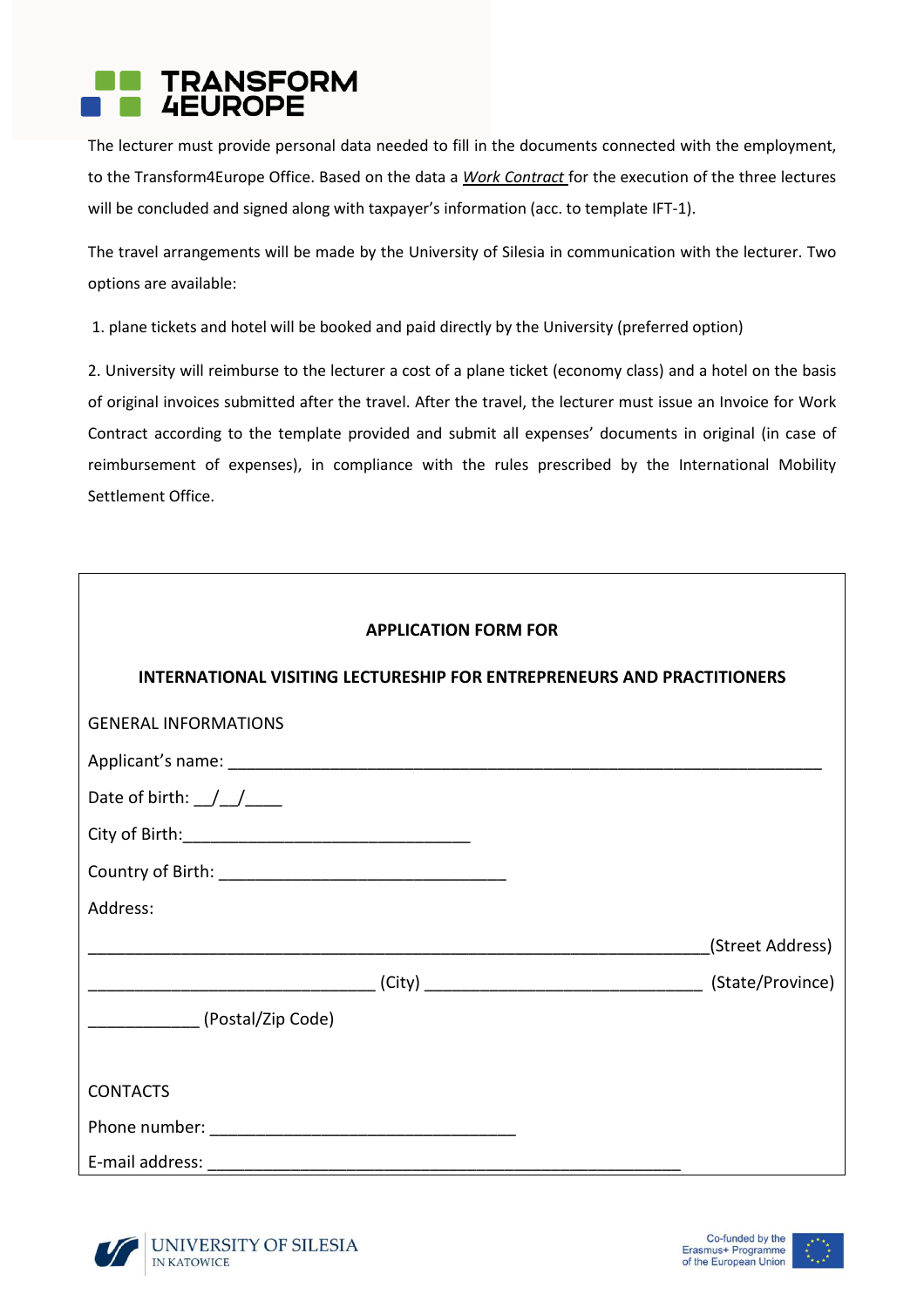

| PROPOSING UNIVERSITY                                                                            |                                                                                                                                                                                            |
|-------------------------------------------------------------------------------------------------|--------------------------------------------------------------------------------------------------------------------------------------------------------------------------------------------|
|                                                                                                 |                                                                                                                                                                                            |
|                                                                                                 |                                                                                                                                                                                            |
| EXPERIENCE IN (select one area):                                                                |                                                                                                                                                                                            |
| digital transformation;<br>ப                                                                    |                                                                                                                                                                                            |
| sustainability;<br>$\Box$                                                                       |                                                                                                                                                                                            |
| $\Box$<br>societal challenges.                                                                  |                                                                                                                                                                                            |
|                                                                                                 |                                                                                                                                                                                            |
| SPECIFIC EXPERIENCE IN THE SELECTED AREA                                                        |                                                                                                                                                                                            |
|                                                                                                 | (max 1000 characters)                                                                                                                                                                      |
| <b>TEACHING EXPERIENCE</b>                                                                      |                                                                                                                                                                                            |
|                                                                                                 |                                                                                                                                                                                            |
|                                                                                                 | (max 1000 characters)                                                                                                                                                                      |
|                                                                                                 |                                                                                                                                                                                            |
| participation to the International Visiting Lectureship for Entrepreneurs and Practitioners and | I declare that I have read and understood rules and conditions (period, lectures and duties) for the                                                                                       |
|                                                                                                 | <b>I REQUEST</b>                                                                                                                                                                           |
|                                                                                                 | To be admitted to selection for the International Visiting lectureship for Entrepreneurs and<br>Practitioners to be held in 9-13 May 2022 in Katowice.                                     |
| Practitioners, I express my consent to process my personal data for the purpose of the Call.    | After getting acknowledged with the contents of the GDPR 679/16 information clause for job<br>applicants published with the respective Call for Visiting Lectureship for Entrepreneurs and |
| Yes $\Box$                                                                                      | No <sub>1</sub>                                                                                                                                                                            |
|                                                                                                 |                                                                                                                                                                                            |
| Date _______________                                                                            |                                                                                                                                                                                            |
|                                                                                                 |                                                                                                                                                                                            |